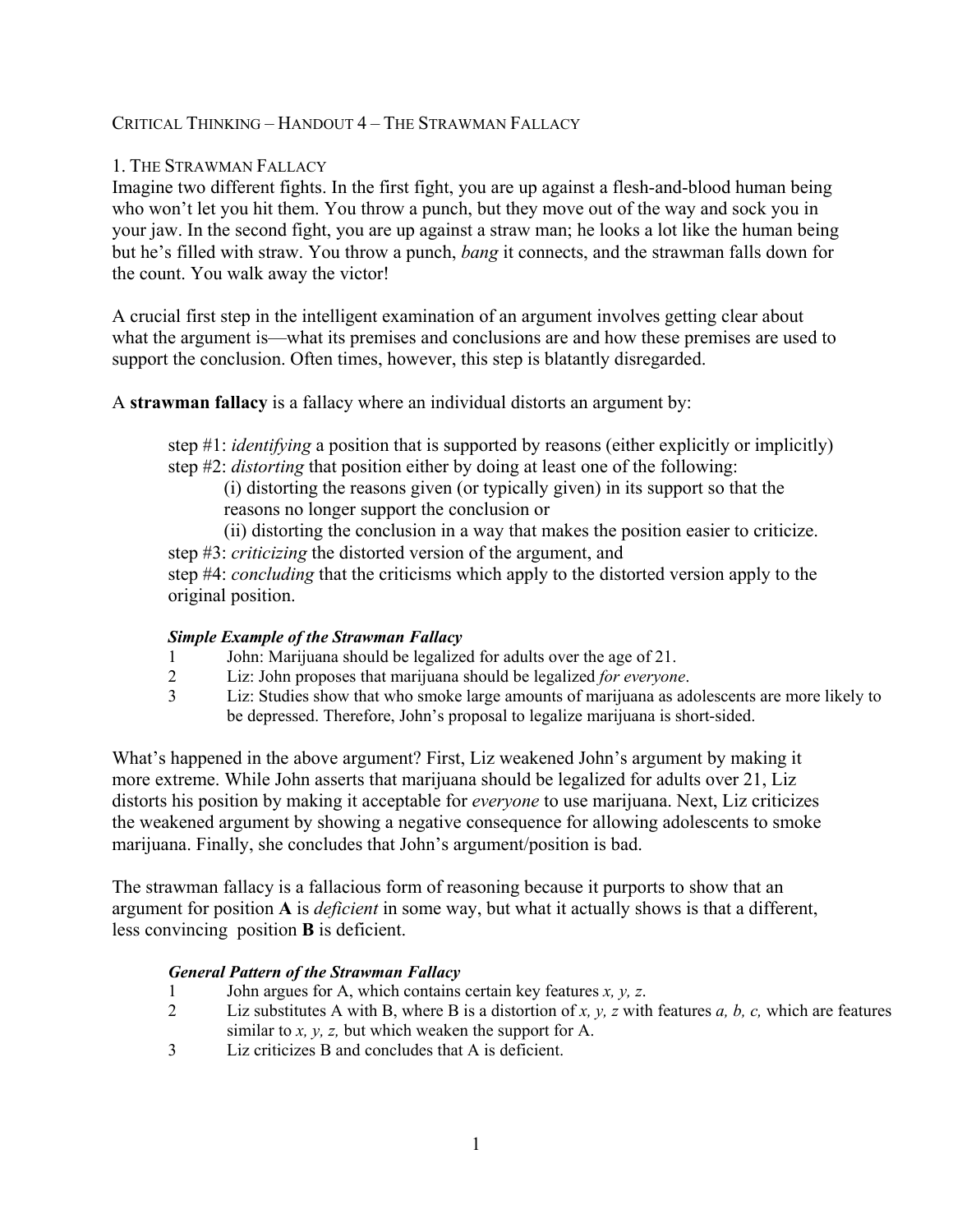| How to Commit Your Own Strawman Fallacy |                                                                                                               |  |
|-----------------------------------------|---------------------------------------------------------------------------------------------------------------|--|
|                                         | Find a position, theory, view that you dislike and distort it so that it is less plausible than it really is. |  |
|                                         | Criticize this distorted and less plausible position.                                                         |  |
|                                         | Act like your criticisms of the distorted position undermine the undistorted position.                        |  |

## **EXERCISE SET #1**

A.

1. Write your own example of a strawman fallacy.

2. As long as you have some knowledge of a topic, you turn any position into a straw man, and so can commit the strawman fallacy about any possible issue. To test this, first, ask a friend to state their view on any topic. Next, distort that position in some way by exaggerating that position or by claiming that there is only one reason in support of such a position (and then cite some crazy reason). Once you have done that, criticize that position, i.e. commit the strawman fallacy.

B. In what follows, identify whether any of the following passages commit the strawman fallacy. If a strawman fallacy is committed, explain the distortion involved.

1.\*The whole assumption that dogs make better pets than cats rests on the assumption that dogs are better Samurai warrior than cats. This would be a very good argument, if only it were true! Have you seen a dog hold a Samurai sword? They always drop it. As this is clear evidence that dogs are not better Samurai warriors than cats, we can accept the conclusion that cats make better pets than dogs.

2. Penn State students believe Joe Paterno was a great man and would never do anything wrong. But why do they think this. Well, they think this solely because (i) he won many games as Penn State's head coach, (ii) his iconic look is plastered all throughout State College, and (iii) the many years he has been at Penn State. Unfortunately for the students at Penn State, Joe Paterno is not as holy as people take him to be as he was involved (even if only partially) in the child abuse scandal.

3. The reason I don't get along with geeks is not because I'm a judgmental person, but because they all insist doing math is the highest form of entertainment. How can I put up with that? People whose favorite activity is math are completely unbearable.

4. While I do believe Tony is a great cook, his claim to being "the best" at Italian cooking has little warrant. I mean, really, did you try his egg roll, hot dog, and taco? Literally all of them had made me puke.

5.\* The other day Jesse told me that driving while talking on the phone is not a big deal since drivers found talking on the phone while driving compose only of a small percent of car accidents that result in serious injury or fatality. First of all, Jesse is an idiot and if you believe him, then you are an idiot. Secondly, what he says could not be further from the truth. I happened to do some research and found 51% of car accidents involve at least one person using a phone in some way.

6. Crazy liberals advocating for equality in marriage should be ignored. They want to let men marry men; women marry women and even condone bestiality. We can't let them ruin the most sacred of sacraments with their all-accepting hippie attitudes.

7.A number of parents have recently complained that the food available at Noll High contains too much salt and too many preservatives. They have provisionally put forward a plan that would require Noll High to offer a wider and healthier assortment of food. But, I've heard this all before, and I, for one, will not stand aside and watch my child become undernourished because they are only eating vegetables and fruit. Children need a well-balanced diet that includes other necessary proteins found in meat, nuts or breads.

2. HOW TO CRITICIZE STRAWMAN FALLACIES & HOW TO KEEP FROM COMMITTING THEM

In debate, if you commit the strawman fallacy, you open yourself up to failing to understand a position.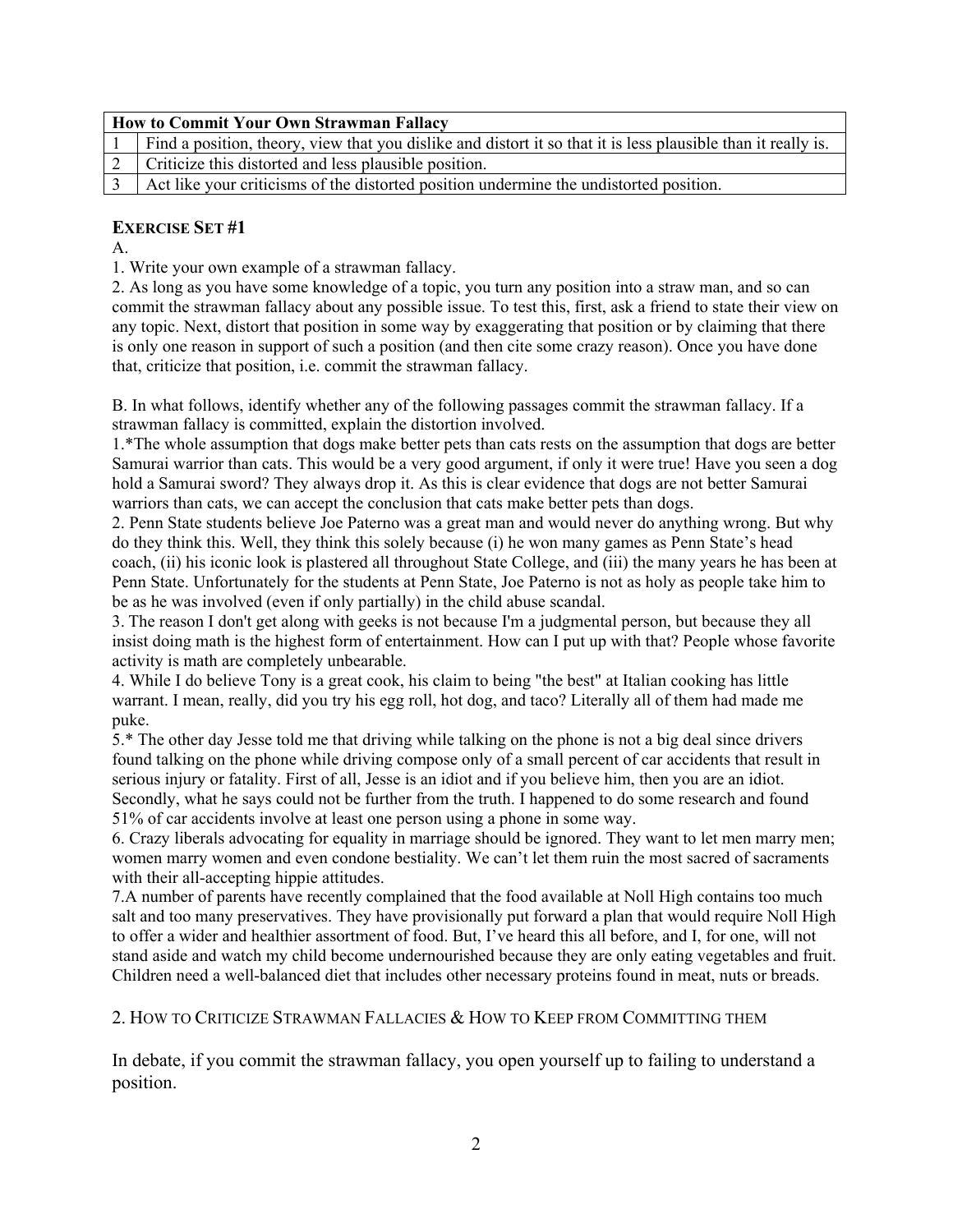**Person A:** I think position P for reasons x, y, and z. You: Position P-minus is bad for reasons a, b, and c. **Person A:** Yes, thank you very much for criticizing a position (P-minus) that no one holds, but I am arguing for P, not P-minus.

In some cases this has negative *practical* consequences. What are these?

To guard against committing the strawman fallacy, many hold the principle that any criticism you level at a position *should only be directed at the strongest available argument that can be given in support of that position*. This principle is known as granting the **principle of charity***.* 

Why grant the principle of charity?

# **Reason #1: It can give you an argumentative advantage.**

Suppose you are in a debate, and your opponent presents position **A**. You could (i) turn **A** into a straw man and then attack **A** or (ii) direct a criticism at the strongest possible version of **A**.

- Suppose you turn **A** into a straw man, and then attack **A**. Your opponent can simply respond, "Your criticisms show that you don't understand **A**."
- Suppose you direct a legitimate criticism at the strongest possible version of **A**. If your opponent plans on addressing your criticism, then they have to *deal with your criticism* since changing their position would commit them to accepting a weaker version of **A**.

# **Reason #2: It is the Rational Method for Deciding!**

Suppose you are *undecided* about an issue. You cannot choose between two positions **A** and **B**. You plan on considering the various reasons given in support of an argument. Here are your options:

|                 | strongest for B                                              | weakest for B                  |
|-----------------|--------------------------------------------------------------|--------------------------------|
| strongest for A | strongest for A $\&$ B                                       | strongest for A, weakest for B |
| weakest for A   | weakest for A, strongest for B weakest for A, weakest for B. |                                |

### *Classroom Activity*:

In a small group, take three minutes to discuss why else you might grant the principle of charity. In what contexts, e.g. legal, relationships, with your employer, with your employees, should you instructor grant it when grading your work? Are there any situations where you shouldn't apply this principle?

### 3. TYPES OF STRAWMAN FALLACIES

In what follows, four different versions of the straw man fallacy are presented. Keep in mind that these are not mutually exclusive.

# 3.1 THE EXTREME STRAW MAN

A common way that a straw man is formed is by making the position *more extreme*. One way to do this is to make a position apply more generally than it does. For example, consider the following two propositions: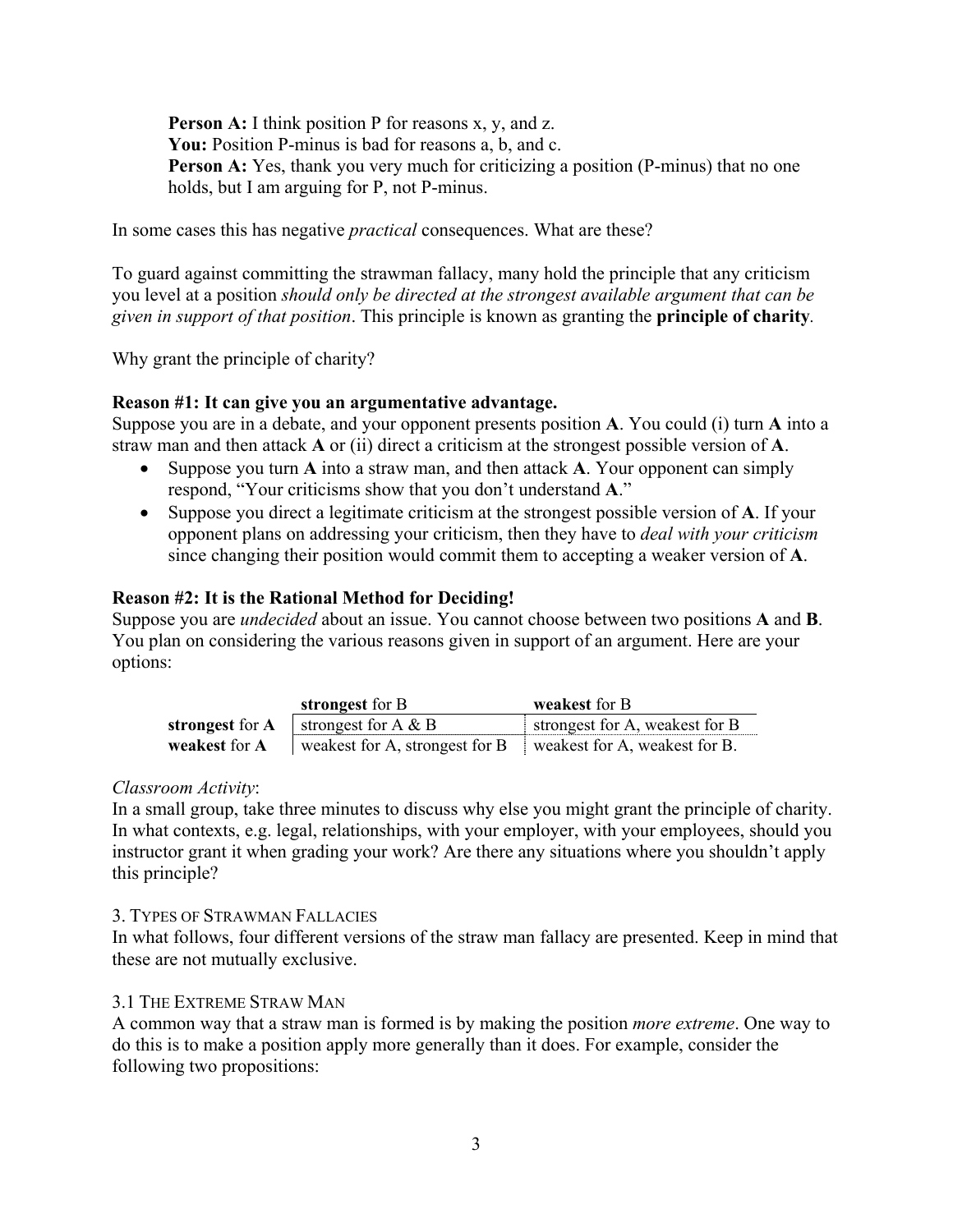- (1) All abortions are wrong.
- (2) Some abortions are wrong.

Position (1) is more difficult to defend than position (2) from the standpoint that it does not make any exceptions and makes itself open to more counterexamples. In order to refute (1), all that is needed is a **single example** of an abortion that is *not wrong*. In contrast, in order to refute (2), it is necessary to show that **every example** of an abortion is *wrong*. Thus, one way that a position **A** gets turned into straw man is to change **A** from a position that says *Some P's are Q's* to one that says *All P's are Q's*.

| <b>Argument #1: Harder to Attack</b>           | <b>Argument #2: Easier to Attack</b>        |
|------------------------------------------------|---------------------------------------------|
| P1: Even if the fetus is not a person, the     | P1: Even if the fetus is not a person, the  |
| practice of sex-selection abortion leads to    | practice of sex-selection abortion leads to |
| an increase in violence toward women.          | an increase in violence toward women.       |
| P2: Violence toward women is wrong.            | P2: Violence toward women is wrong.         |
| $\mid$ C: Therefore, some abortions are wrong. | C: Therefore, all abortions are wrong.      |

Since Argument #1 is more difficult to criticize, the temptation is to distort it into Argument #2, then criticize that argument but pretend as though that the criticisms apply to Argument #1. Obviously, when the straw man fallacy is committed in everyday life, it isn't this blatant.

John: Even if the fetus is not a person, the practice of sex-selection abortion leads to an increase in violence toward women. I think violence toward women should be prohibited and so I am pro-choice.

Liz: It is not necessarily the case that sex-selection abortion leads to an increase in violence toward women. Of course violence toward women should be prohibited but that does not mean that abortion isn't morally wrong.

It is not always the case that you commit the strawman fallacy by considering one and only one position. For example, a strawman fallacy s an effective way to make your position *sound* like the best alternative among a sea of bad options that no one really holds. Here is an example:

We see that, above all, in the recent debate — how the recent debate has obscured the truth and sends people into opposite and absolutist ends. On the one side of the spectrum, there are those who make little allowance for the unique challenges posed by terrorism, and would almost never put national security over transparency. And on the other end of the spectrum, there are those who embrace a view that can be summarized in two words: "Anything goes." Their arguments suggest that the ends of fighting terrorism can be used to justify any means, and that the President should have blanket authority to do whatever he wants — provided it is a President with whom they agree. Both sides may be sincere in their views, but neither side is right. The American people are not absolutist, and they don't elect us to impose a rigid ideology on our problems. – Barack Obama "Remarks by the President on National Security", May, 21, 2009

It is also important to note that a single argument can contain multiple strawman fallacies. You can weaken your opponents reasons while simultaneously making their conclusion more extreme. How many instances of the strawman fallacy can you find in the following passage: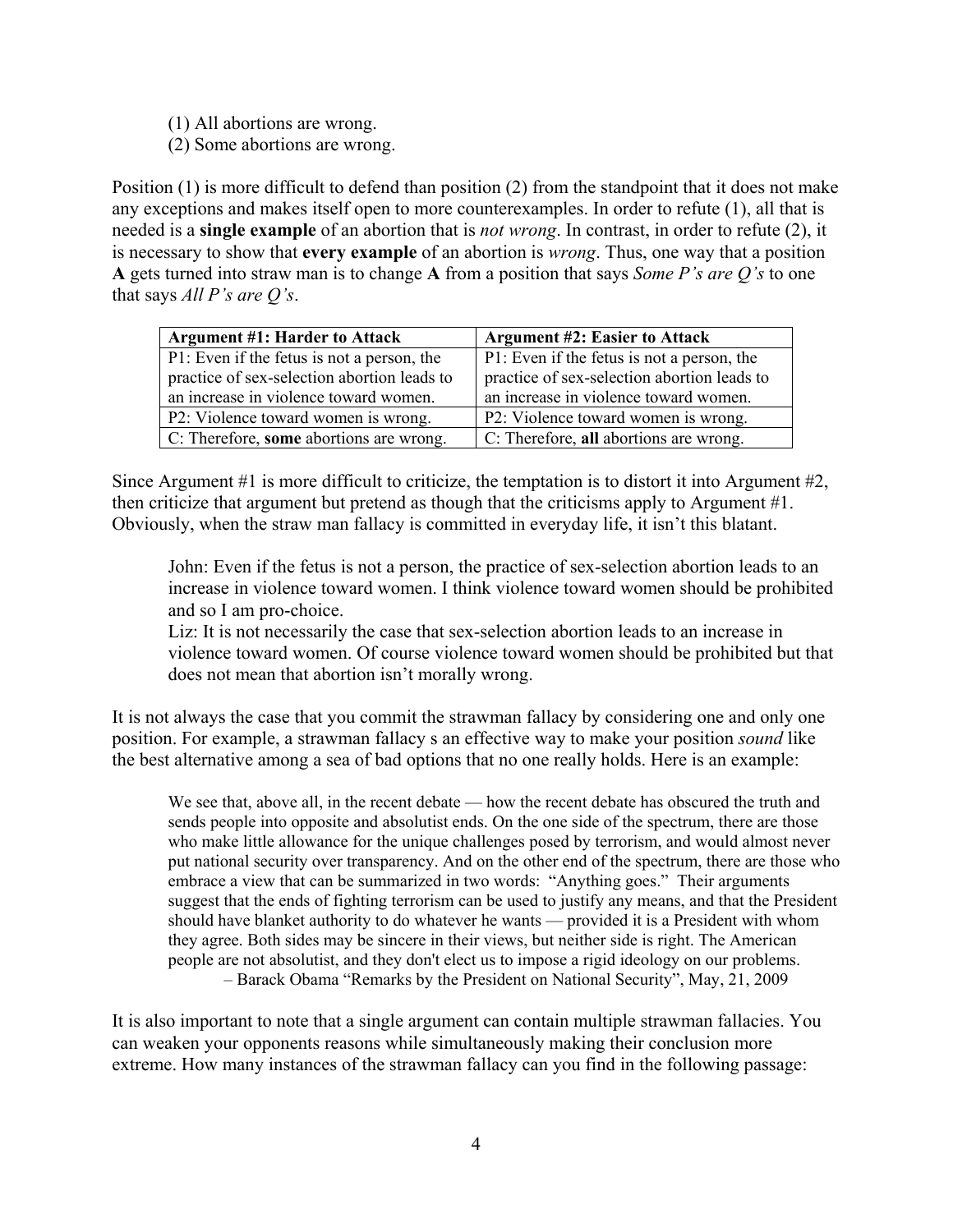Nowhere else in the world are so many weapons in circulation as in the US. In no other country are citizens as well armed. The U.S. Constitution guarantees every American the right to move about in public as though he or she is John Wayne in person. One can see it as a national tradition. But this martial approach to liberty is also a relic of the past and one that is out of step with the times. Every 20 minutes, a U.S. citizen is murdered by a firearm. American schoolchildren are killed by bullets 10 times more often than in comparable industrialized countries. Such numbers speak for themselves.

- From Germany's *Stuttgarter Zeitung*

#### 3.2 THE FALSE REPRESENTATIVE STRAW MAN

Another way that straw man is formed is to take a person **P** who holds an implausible version **E**  of a position **A** and then treat **E** as being representative of position **A**.

#### *Example of the False Representative Strawman Fallacy*

JOHN: I am Pro-Life and against *all* abortions under *any* circumstance whatsoever. Why? Well, my reason is simply this: *it is wrong!* LIZ: People who are Pro-Life are against abortions. For example, John says that he is against all abortions under any circumstance whatsoever. LIZ: Pro-Life is a faulty position since it does not consider extreme scenarios where abortions may be acceptable, e.g. when a mother's life is at risk or the case of twins where aborting one child would save the life of the other.

What is being distorted here is not John's position. John actually holds an extreme view. Instead, John is taken Liz treats John as *the* representative of the Pro-Life position, but John's stance on abortion is an extreme version of that position.

#### *Example of the False Representative Strawman Fallacy*

John: I'm not sure who I should vote for this year. Any thoughts? LIZ: Yes, don't vote for any republican. Why? well, consider republican party candidate Eleanor O'Donnell. She opposes abortion in cases of rape and incest. That is typical of republicans, they are inflexible and behind the times.

## 3.3 THE EARY-BIRD STRAW MAN

Another way that straw man is formed is to take an early version **E** of a position that has undergone development **A** and then treat **E** as though it **A**.

#### *Example of the Early-Bird Strawman Fallacy*

- 1 John: Evolution is true.
- 2 Liz: If you believe in evolution, then you must accept the work of Charles Darwin. Ahem, that is you accept "Darwinian evolution."
- 3 Liz: But, Darwin thought that parents passed hereditary traits to their offspring by transmitting particles called "gemmules" but since no real scientist believes in this anymore evolution is clearly false.

In the above example, Liz treats Darwin's work as representative of modern proponents of evolution. But this is a straw man as Darwin's theory of evolution is an early version of a theory that has undergone significant development since Darwin first proposed the theory.

This type of straw man can be effective when you don't know a lot about the development of a theory but you are able to identify some famous or early representative of it.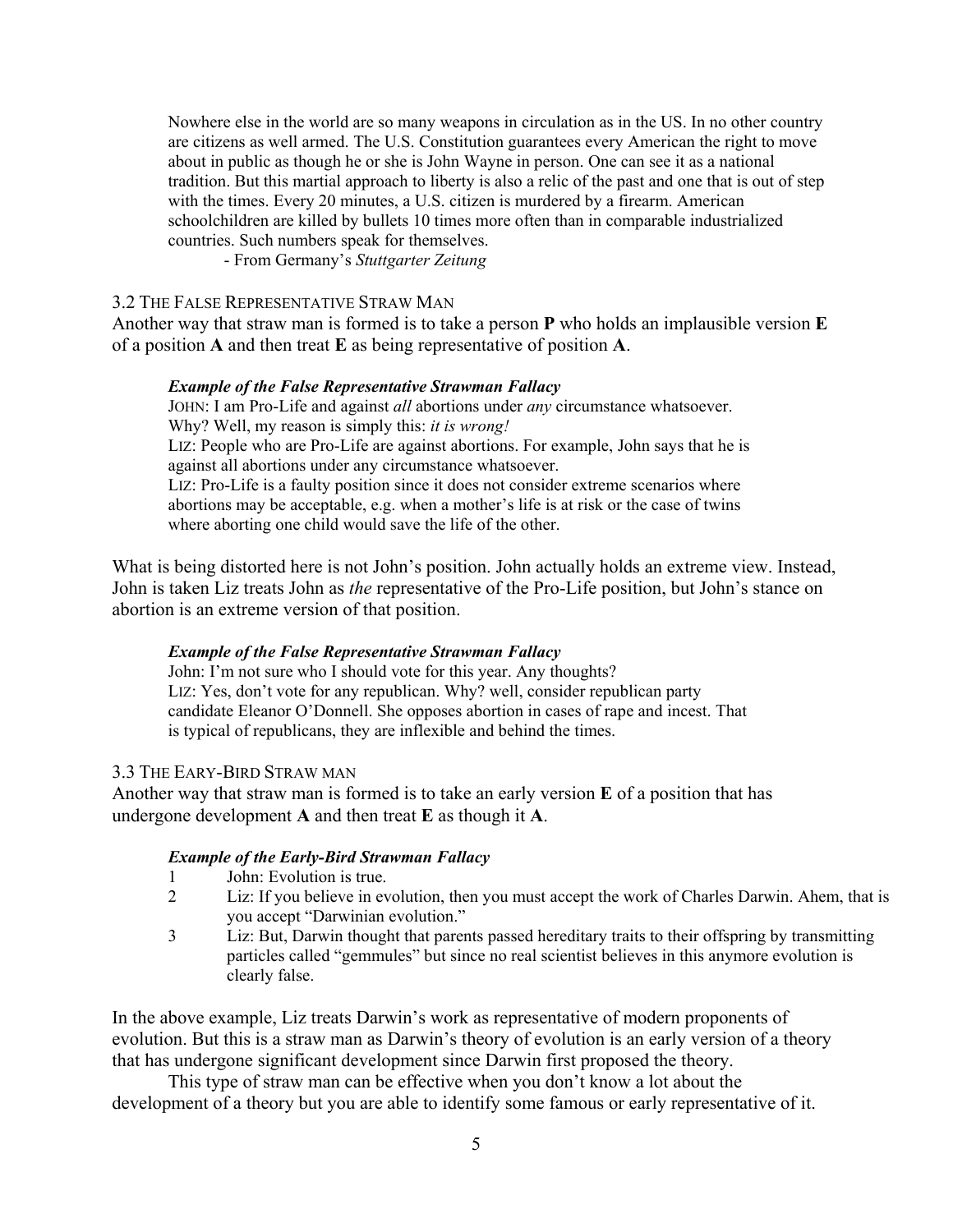People tend to know who Darwin is but not know how the theory of evolution developed or know any other evolutionary biologists.

#### 3.4 OUT-OF-CONTEXT STRAWMAN FALLACY

Context makes a difference in how we interpret what someone is *literally saying* and what they *mean* when they say something. Here are some examples:

## **Example #1:**

Jon: *Honey, did you leave the backdoor open?* (shouted in an angry tone with a furrowed brow and clenched fists) Jon: *Honey, did you leave the backdoor open?* (said in a worried tone with eyes wide open and visibly sweating in fear)

## **Example #2:**

Jon: There is the door (said in the midst of a heated argument) Jon: There is the door (said in the midst of a fire) Jon: There is the door (said at a hardware store in search of the perfect door).

As context shapes how we interpret language, and we use language to put forward different positions, another way the strawman fallacy gets deployed is when a person **P** who is a representative of a position **A** is quoted as saying "A" out of context so that the presentation of **A** is weaker, and so it can be quickly attacked.

## **Context #1: Interview**

**Liz the Reporter:** Senator Santellano, do you support increased gun-control legislation? **Senator Santellano:** Let me say that I believe in the Constitution and the Second Amendment of the United States Constitution says that we have the right to bear arms. Now, I've fought to protect these rights. I've killed and would kill to protect these rights. You know, I fought in Iraq to protect a country that I love. But, I think it is important to understand that these rights have to be balanced against another right I think we have, the right to feel safe, the right to security, the right to send your kids to school and not have to worry if they are going to be killed by someone with an assault rifle. So, yes, I do support increased gun-control legislation.

### **Context #2: Nightly News**

Liz: When I sat down with Senator Santellano this morning, I asked him a simple question and I was horrified when I heard his answer. *Play the clip!*

*Video Clip*:

Liz the Reporter: Senator Santellano, do you support increased gun-control legislation? Senator Santellano: I believe in the Constitution and the Second Amendment of the United States Constitution says that we have the right to bear arms. Now, I've fought to protect these rights. **I've killed and would kill to protect these rights**.

### **Context #3: Political Ad**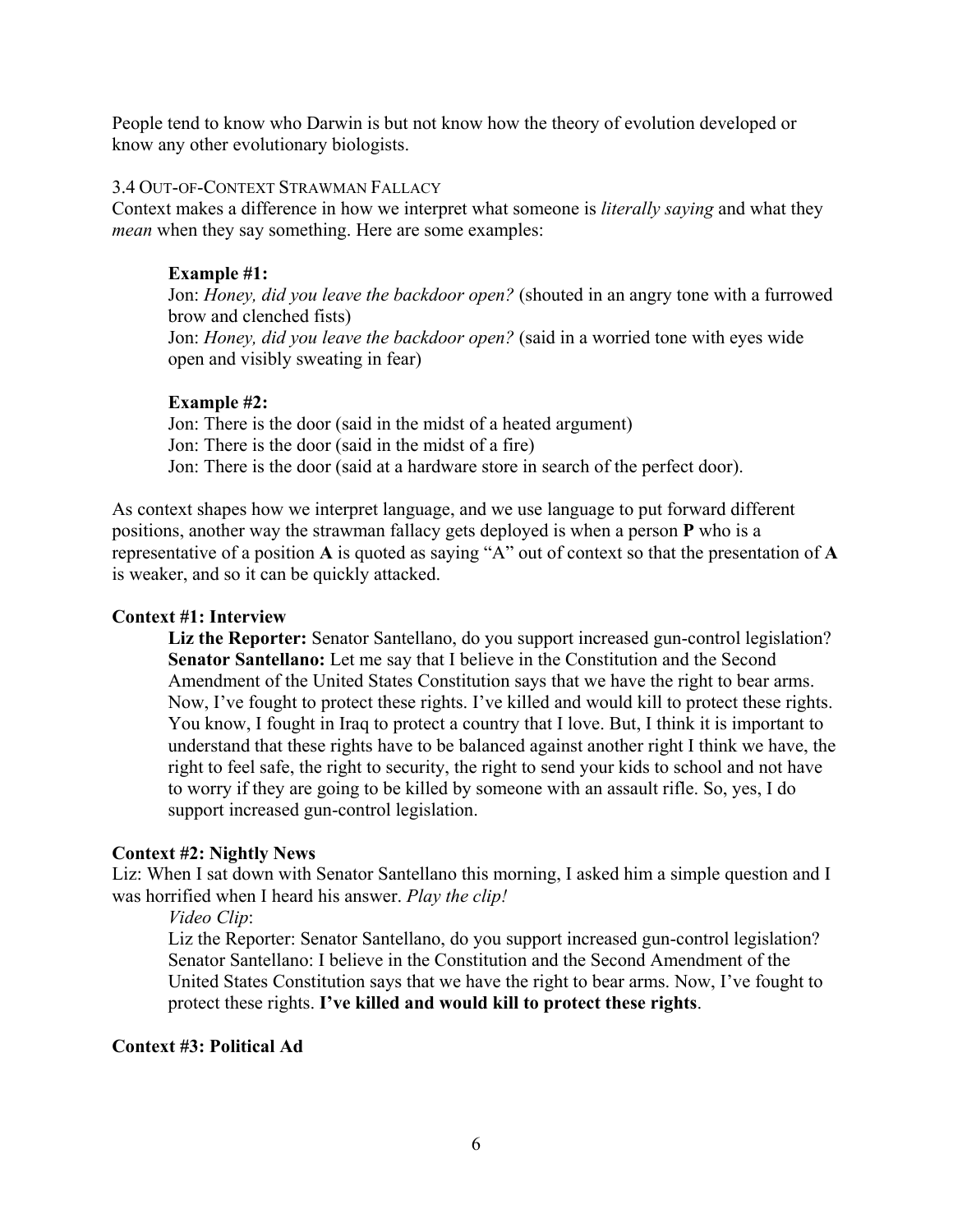A vote for Senator Perez is a vote for peace and prosperity. He will work hard with opposing politicians to enact change for the better. His opponent, Sen. Santellano, however, *cut to audio clip* "I've killed and would kill."

## **Exercise Set #2:**

1.\* I respect all religions, but as a Christian, how can you condone the slavery and misogyny that is found in the Old Testament? Do you have no morals? I should mention again I'm a tolerant atheist.

2.\* If Jimmy argues he's the smartest guy in Astronomy 001, then I'm the King of England. How dare he, with the knowledge that there are over seven billion people in the world. There are people such as Hawkings, who discovered some… astronomy stuff… Anyways, you get my point. So I may not have scored higher than him on the Astronomy midterm, but it's clear that I'm smarter, since he makes such idiotic claims.

# **Exercise Set #3**

1. On 26 February 2012 George Zimmerman shot and killed Trayvon Martin. The police arrived at the scene after the shooting, took Zimmerman into custody, questioned for approximately five hours, and treated him head wounds. Zimmerman was released from custody when it was decided that there was no evidence that Zimmerman had *not* acted in self-defense. News of Zimmerman's release sparked public outcry. The Martin family believed that Zimmerman did not act in self-defense and that Martin had been a victim of racial profiling.<sup>[1](#page-6-0)</sup>

One contentious issue involved media coverage of the Martin case. Before the shooting, Zimmerman had called the police. Consider the following two excerpts from NBC news and then a transcript of the Zimmerman's call to the police dispatcher. Once you have completed this, state whether you think NBC News has committed the out-of-context strawman fallacy.

| <b>Excerpt #1: NBC News (19 March 2012):</b>           | <b>Excerpt of Transcript of 911 Call. Zimmerman</b>  |
|--------------------------------------------------------|------------------------------------------------------|
|                                                        | to Police Dispatcher                                 |
| <b>Zimmerman</b> : There is a real suspicious guy. Ah, |                                                      |
| this guy looks like he is up to no good or he is on    | Dispatcher: Sanford Police Department                |
| drugs or something. He looks black.                    | Zimmerman: Hey we've had some break-ins in my        |
| <b>Dispatcher:</b> Are you following him?              | neighborhood, and there's a real suspicious guy, uh, |
| <b>Zimmerman</b> : Yeah.                               | [near] Retreat View Circle, um, the best address I   |
| <b>Dispatcher:</b> Ok, we don't need you to do that.   | can give you is 111 Retreat View Circle. This guy    |
| Zimmerman: Okay.                                       | looks like he's up to no good, or he's on drugs or   |
|                                                        | something. It's raining and he's just walking        |
| <b>Excerpt #2: NBC News (19 March 2012):</b>           | around, looking                                      |
| <b>Zimmerman:</b> This guy looks like he's up to no    | about.                                               |
| good or on drugs or something. He's got his hand       | Dispatcher: OK, and this guy is he white, black, or  |
| in his waistband. And he's a black male.               | Hispanic?                                            |
|                                                        | Zimmerman: He looks black.                           |
| <b>Excerpt #2: NBC News (22 March 2012):</b>           | Dispatcher: Did you see what he was wearing?         |
|                                                        | Zimmerman: Yeah. A dark hoodie, like a grey          |
| <b>Luciano:</b> Law students from across Florida       | hoodie, and either jeans or sweatpants and white     |

<span id="page-6-0"></span><sup>&</sup>lt;sup>1</sup> Two Neighbors Testify in George Zimmerman Trial; Interview with Trayvon's Stepmother (28 June 2012). http://transcripts.cnn.com/TRANSCRIPTS/1306/28/acd.01.html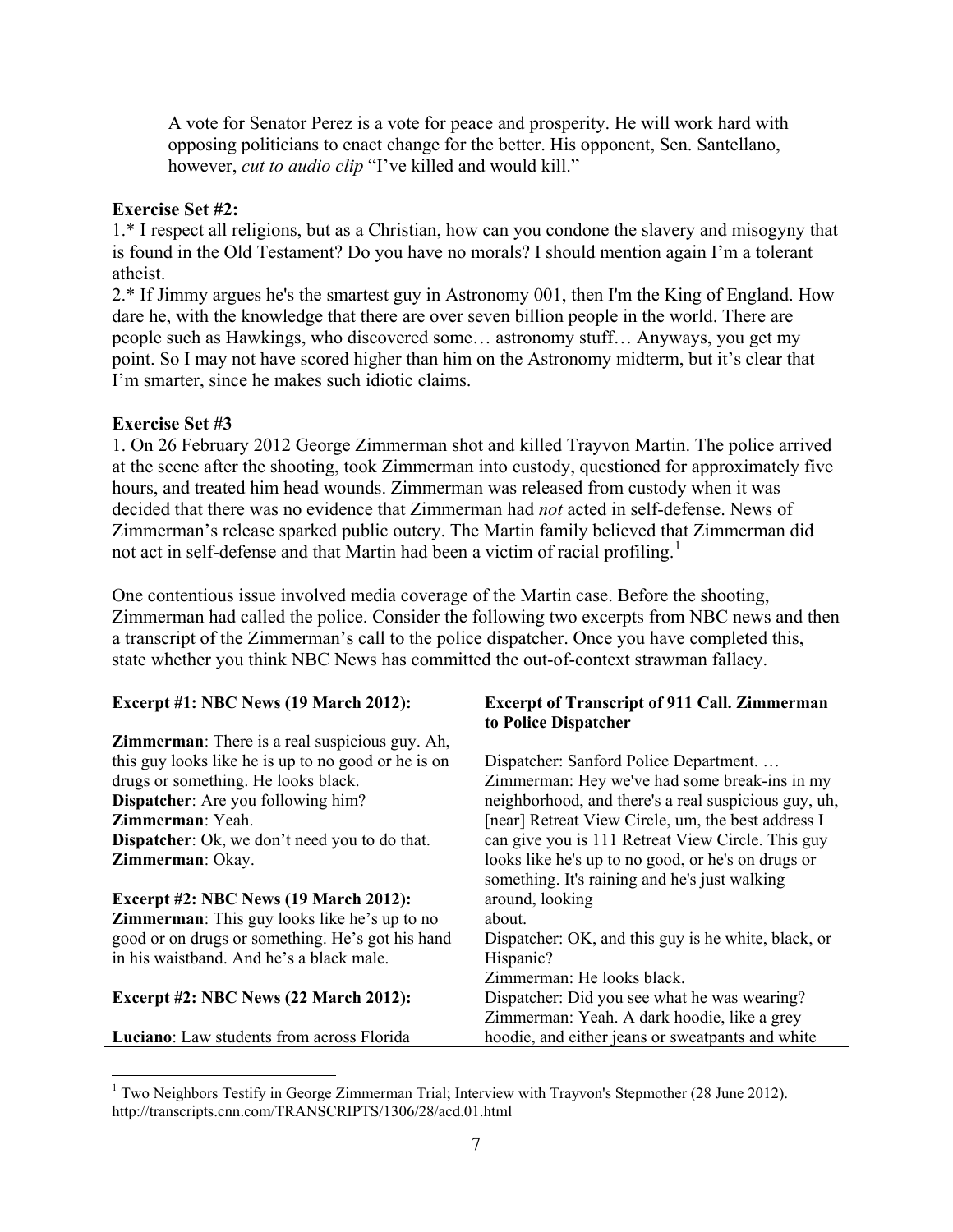| demanded justice outside the prosecutor's office.                         | tennis shoes. He's [unintelligible], he was just                                             |
|---------------------------------------------------------------------------|----------------------------------------------------------------------------------------------|
| Unidentified Woman: We want an arrest now. We                             | staring                                                                                      |
| won't wait.                                                               | Dispatcher: OK, he's just walking around the                                                 |
| Luciano: They want George Zimmerman arrested                              | area                                                                                         |
| for the deadly shooting of 17-year-old Trayvon                            | Zimmerman:  looking at all the houses.                                                       |
| Martin, as the teen walked through this gated                             | Dispatcher: OK                                                                               |
| community near Orlando three weeks ago.                                   | Zimmerman: Now he's just staring at me.                                                      |
| Zimmerman, a Neighborhood Watch volunteer,                                | Dispatcher: OK—you said it's 1111 Retreat View?                                              |
| called 911 reporting, quote, "a suspicious-looking                        | Or 111?                                                                                      |
| guy."                                                                     | Zimmerman: That's the clubhouse                                                              |
| (Clip from 911 call)                                                      | Dispatcher: That's the clubhouse, do you know<br>what the—he's near the clubhouse right now? |
|                                                                           | Zimmerman: Yeah, now he's coming towards me.<br>Dispatcher: OK.                              |
| ZIMMERMAN: This guys looks like he's<br>up to no good or he's on drugs or |                                                                                              |
| something. He's got his hands in his                                      | Zimmerman: He's got his hand in his waistband.<br>And he's a black male.                     |
| waistband and he's a black male.                                          | Dispatcher: How old would you say he looks?                                                  |
| Unidentified 911 Operator #1: Are you                                     | Zimmerman: He's got button on his shirt, late teens.                                         |
| following him?                                                            | Dispatcher: Late teens ok.                                                                   |
| ZIMMERMAN: Yeah.                                                          | Zimmerman: Somethings wrong with him. Yup,                                                   |
| Operator #1: OK, we don't need you to do                                  | he's coming to check me out, he's got something in                                           |
| that.                                                                     | his hands, I don't know what his deal is.                                                    |
|                                                                           | Dispatcher: Just let me know if he does anything ok                                          |
| (End of clip)                                                             | Zimmerman: How long until you get an officer<br>over here?                                   |
| <b>Excerpt #2: NBC News (27 March 2012):</b>                              | Dispatcher: Yeah we've got someone on the way,                                               |
|                                                                           | just let me know if this guy does anything else.                                             |
| ALLEN: One by one, civil rights activists warned                          | Zimmerman: Okay. These assholes they always get                                              |
| Sanford, the entire world is watching.                                    | away. When you come to the clubhouse you come                                                |
| AL SHARPTON (MSNBC Host): For one man,                                    | straight in and make a left. Actually you would go                                           |
| would you risk the reputation of a whole city?                            | past the clubhouse.                                                                          |
| Zimmerman is not worth the history of this city.                          | Dispatcher: So it's on the lefthand side from the                                            |
| You need to arrest him and redeem this city right                         | clubhouse?                                                                                   |
| now.                                                                      | Zimmerman: No you go in straight through the                                                 |
|                                                                           | entrance and then you make a leftuh you go                                                   |
| (Clip from 911 call)                                                      | straight in, don't turn, and make a left. Shit he's                                          |
| Mr. GEORGE ZIMMERMAN: This guy                                            | running.                                                                                     |
| looks like he's up to no good. He looks                                   | Dispatcher: He's running? Which way is he                                                    |
| black.                                                                    | running?                                                                                     |
| Unidentified 911 Operator: Did you see                                    | Zimmerman: Down towards the other entrance to                                                |
| what he was wearing?                                                      | the neighborhood.                                                                            |
| Mr. ZIMMERMAN: Yeah. A dark hoodie.                                       | Dispatcher: Which entrance is that that he's heading                                         |
| (End of clip)                                                             | towards?                                                                                     |
|                                                                           | Zimmerman: The back entrancefucking                                                          |
| ALLEN: This case drew national attention after                            | [unintelligible]                                                                             |
| 911 tapes were released from the night                                    | Dispatcher: Are you following him?<br>Zimmerman: Yeah                                        |
| Zimmerman, a Neighborhood Watch volunteer,                                |                                                                                              |
| shot and killed Martin, an unarmed teenager.                              | Dispatcher: Ok, we don't need you to do that.                                                |